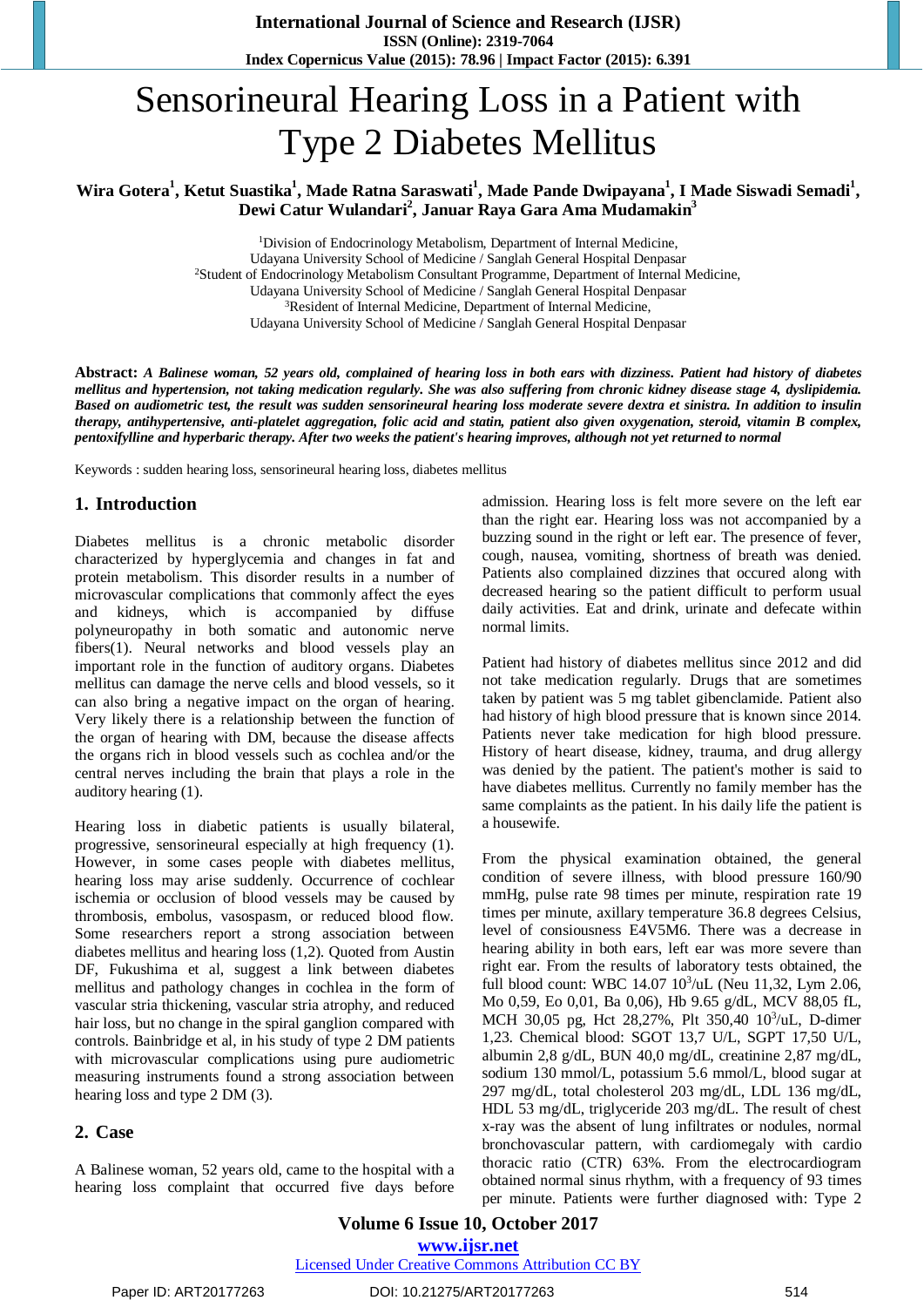#### **International Journal of Science and Research (IJSR) ISSN (Online): 2319-7064 Index Copernicus Value (2015): 78.96 | Impact Factor (2015): 6.391**

Diabetes Mellitus, dyslipidemia, chronic kidney disease (CKD) stage IV caused by diabetic kidney disease (DKD), mild normochromic normositer anemia on CKD, hyperkalemia, stage II hypertension, cardiomegaly caused by suspect diabetic cardiomyopathy dd/ Hypertensive heart disease (HHD) Patient received therapy: Diet CKD 35 kcal and 0.8 grams protein per kilogram body weight per day, infusion of NaCl 0.9% 12 drops per minute, insulin aspart 12 units every 8 hours, insulin glargine 12 units every 24 hours, simvastatin tablet 20 mg every 24 hours, valsartan tablet 80 mg every 24 hours, amlodipine tablet 5 mg every 24 hours, kalitake 1 sachet every 8 hours, folic acid tablet 2 mg every 12 hours, acetosal tablet 80 mg every 24 hour. The monitor is performed for fasting blood sugar and two hours after each meal every day.



**Figure 1:** Chest X-ray of the patient



**Figure 2:** Result of Audiometric Test Figure 3. Picture of the patient

## **3. Discussion**

The number of diabetes mellitus, especially type 2 diabetes, according to the WHO report, in 2000 reached 171 million people and will be predicted to reach 366 million in 2030 or an increase of 114%. While in Asians, the increase will reach 141% in the same period (3). Quoted from Austin DF, Bainbridge et al., Obtained from 5742 participants on a national health and nutrition examination in which patients with diabetes mellitus suffered more hearing loss than those

who did not diabetes mellitus. Hearing loss was 31% of patients with diabetes at 4000 Hz and 34% at 8000 Hz (2.5). Dalton DS et al., in the study of the association of type 2 diabetes and hearing loss, resulted in hearing loss as measured by pure audiometric tone of type 2 diabetes mellitus by 59% compared to 44% (4). Patient in this case was woman, Balinese, 52 years old and had uncontrolled diabetes mellitus for five years.

Patient was also treated by Ear, Nose and Throat (ENT) Department. Based on audiometric test, the patient was diagnosed with sudden sensorineural hearing loss dextra et sinistra (SSHL D et S). Patient received therapy: 4 liters of oxygen per minute through nasal cannula for 15 minutes every 6 hours, ranitidine 50 mg every 12 hours intravenously, methyl prednisolone 31.25 mg every 12 hours intravenously tappering off, vitamin B complex 1 tablet every 12 hours, pentoxyfilin 400 mg tablet every 12 hours, hyperbaric therapy five times. Monitor performed on improvement of the patient's hearing. After undergoing treatment for approximately two weeks, the patient's hearing

improved, although not yet returned to normal.

## **Volume 6 Issue 10, October 2017 [www.ijsr.net](../Downloads/www.ijsr.net)** [Licensed Under Creative Commons Attribution CC BY](http://creativecommons.org/licenses/by/4.0/)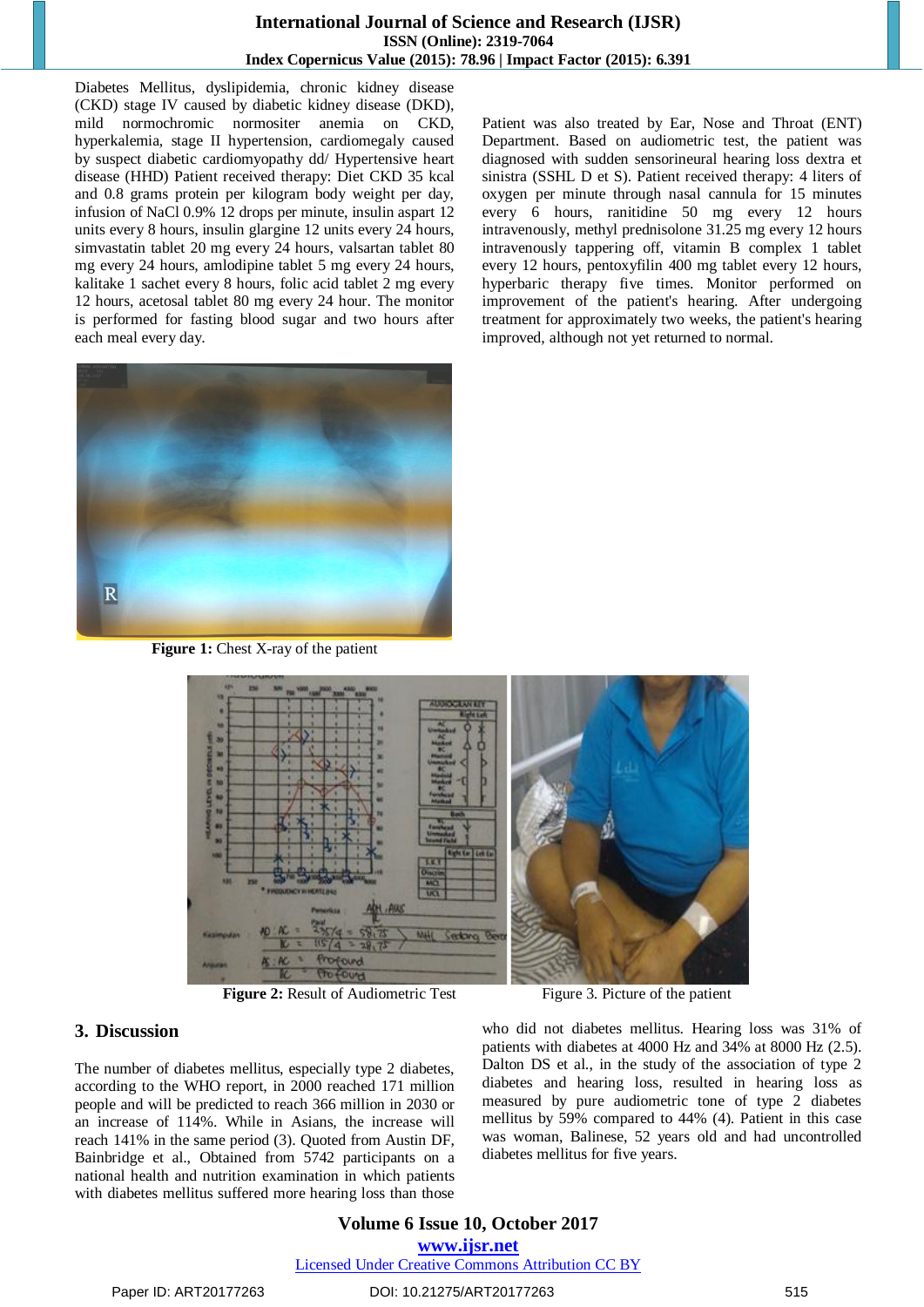# **4. Anatomy of the Ear**

The ear consists of three parts, namely the outer ear, middle ear and inner ear. The inner ear consists of two parts, the front part which is the hearing part called the cochlea and the back is the vestibule and the semicircular canal which is the balance organ. The cochlea is a 35 mm long bucketshaped bone tube, consisting of a vestibule scale, a media scale, and a tympanic scale. The media scale or cochlear has a triangular cross section. The base of the triangle is known by the name of the basilar membrane that forms the basis of the cortic organ. The main components of cortical organs are outer hair cells, inner hair cells, supporting cells (Dieters, Hensen, Claudius), tektoria membranes and reticular lamina complexes. Supporting cells form the structure and support for cortical organ metabolism (6).

#### **Inner Ear Vascularization**

Arterial blood vessels for the inner ear are supplied by the labyrinth arteries or internal auditory arteries that are branches of the anterior-inferior cerebellum artery or directly from the basilar artery. This artery enters the inner ear from the back of the internal acoustic meatus and bifurcates into two namely (6):

1) The anterior vestibular artery that supplies the utriculus

and the posterior sacculus extends to the anterior and lateral semicircular canals.

2) Communist cochlear artery, which branches into two namely: posterior cochlearis artery and vestibulokoklear artery that branches again into two, namely the cochlear and vestibular parts. The cochlear branch will supply the blood supply to the inferior part of the cochlear ducts, then join the koklearis ramus originating from the posterior cocklearis artery, whereas the vestibular branch mediates the posterior semicircular canal and most of the sacculus.

The veins of the veins in the inner ear come from the axes of the aquaductus koklearis and the vestibularis aquaductus plexus. Venues from the sensory areas in the vestibular such as the posterior vestibular venules that accommodate drainage of the sacculus and the posterior semicircular canal ampules and the anterior vestibular venules that accommodate the drainage of the utriculus will flow into the coccarate aquaduct plexus. The vestibularis aquaductus plexus is an anastomosis of the veins derived from the vestibular non-sensory areas of semicircular canal. These veins run parallel to the aquaductus and receive flow from the veins in the endolymphatic sac (6).



**Figure 4:** Inner ear vascularization (6)

#### **Pathophysiology of Hearing Loss in Type 2 Diabetes Mellitus**

DM is a group of metabolic diseases with characteristics of hyperglycemia that occur due to abnormalities of insulin secretion, insulin work or both. Chronic hyperglycemia in diabetes mellitus is associated with long-term damage, dysfunction or failure of several organs, especially the eyes, kidneys, nerves, heart and blood vessels. Hearing loss in patients with Type 2 DM has characteristics, progressive or acute, type sensorineural especially at high frequencies. Several studies have found a vascular abnormality in the inner ear that histopathologically shows microangiopathic changes that form precipitates in the blood vessel wall

resulting in thickening seen with periodic acid schiff (PAS). This microangiopathic disorder occurs mainly in the vascular stria capillary vessels, subsequently occurring in the internal auditory artery, modiulus, in the spiral ganglion vasa nervosum and demyelinization of the auditory nerve (2.12).

The mechanism theory of hearing impairment in patients with DM is due to microangiopati. These changes occur thoroughly in blood vessel capillaries with clinical manifestations especially in the kidneys, heart, brain, retina and peripheral nerves. Microangiopathy is also experienced by blood vessels in the inner ear. Microangiopathy in the

# **Volume 6 Issue 10, October 2017 [www.ijsr.net](../Downloads/www.ijsr.net)**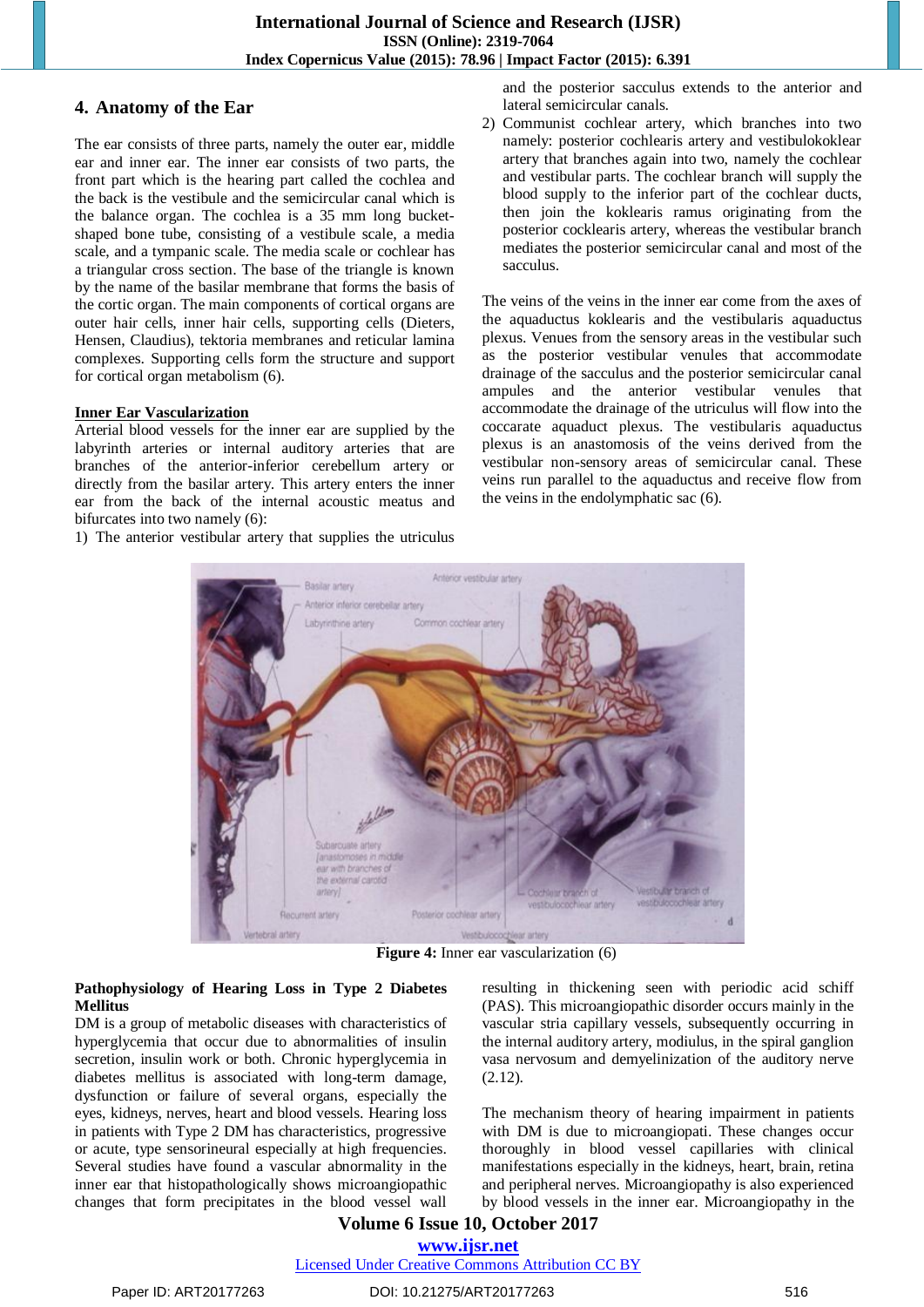## **International Journal of Science and Research (IJSR) ISSN (Online): 2319-7064 Index Copernicus Value (2015): 78.96 | Impact Factor (2015): 6.391**

labyrinth especially concerns the stria vascularis, internal auditiva artery (2.5). The exact mechanism of this change can not be explained, but when it comes to the fact that further complications of DM occur in insulin-dependent cells and tissues for glucose transport, it seems that hyperglycemic play a major role in the process. Prolonged hyperglycaemia, has been known to stimulate the reaction of non-enzymatic protein glycosylation, which takes place on various tissues of the body. Several clinical studies provide information on the correlation between the duration of hyperglycaemia and microangiopathy progression in DM patients. Controlled status of glycemia close to normal limits may inhibit or even prevent microangiopathy (13).

Glucose is bound to proteins by non-enzymatic chemical reactions. This process begins with the attachment of glucose to the amino acid group, which continues with a series of biochemical reactions with the result of the formation of amadory product, the reaction further produces a final product called advanced glycosilation end product (AGEP) which is irreversible. This glycosylation reaction occurs in long live proteins, including collagen and basement membranes of blood vessels. One form of AGEP in DM is 2-furoyl-4 (5)-(2-furanyl)-1-H-imidazole (FFI) which is heavily buried in DM body tissue. In this glycosylation reaction, free radicals are formed as a result of glucose-auto oxidation that takes place at the time of AGEP formation of the amadory product, which is highly reactive oxidant which has muscle-toxic properties such as the effects of denaturation and aggregation (13,21). Increased production of AGEP reduces the elasticity of blood vessel walls (arteriosclerosis) and results in the attachment of plasma proteins on the basement membrane, so that the blood vessel wall thickened with increasingly narrow lumen. Pathological changes that occur in microangiopathy are basically (9):

- a) Thickening of the basement membrane of the capillary vessels resulting in narrowing of the capillary lumen.
- b) Hemodynamic changes result in organ dysfunction.
- c) Changes in blood viscosity and platelet function that spur the formation of microtrombus as a result of microvascular blockage.

As a result of microangiopathy of the cortic organ will occur atrophy and reduced hair cells. Neuropathy occurs due to microangiopathy in nerve vasa nervosum VIII and spiral ligament venous resulting in spiral ganglion atrophy and demyelination of nerve fibers VIII. Wackym and Linthicum (1986) suggest that hair cells are atrophied by the accumulation of metabolic toxic substances in endolymphs due to disruption of blood vessel absorption around endolymphatic sacs. Hearing loss mainly occurs at high frequencies. This appears to be related to the lack of tissue glycogen as an energy source in DM patients. Transduction in cortical organs requires energy (ATP), which is derived from glycogen (3).

AGEP occurs in several cellular structures and various tissues. Due to hyperglycemia and the activation of CCP enzymes is the buildup of AGEP in type IV collagen. Type IV collagen is found in the periphery of the auditory system which includes the textural membrane, the basement membrane, the vascular stria, the enameled nerve fibers, the spiral ligaments, the spiral prominence, the spiral limbus, the media scale, and the epithelial cells. AGEP accumulation that occurs in collagen is caused by post-translational protein modification and increased cross-linking protein. Hence the hypothesis that AGEP buildup causes the membrane becomes more fibrous and more inflexible, resulting in inarticulation with outer hair cells and decreased sound transduction. This cellular change causes cell communication to decline, both within the cell itself and between cells. If it occurs in the cochlear of a DM patient, the perilimfa and endolymphal fluids become inhibited so that it may harm the homeostasis of the cochlear ions (12).

The function of hemostasis in the body is determined by various factors, namely: blood vessels, platelets, coagulation and fibrinolysis. Changes in the pathophysiology of blood flow may occur in diabetes mellitus including increased blood plasma viscosity, increased fibrinogen levels, decreased fibrinolytic activity, platelet hyperactivity, increased plasma coagulability. Factors involved are: Hyperaggregation and platelet dysfunction, increased von Willebran factor (vWF), increased prothrombotic factors such as tissue factor (TF) and fibrinogen, increased plasminogen activator inhibitor-1 (PAI-1), and decreased bioavailability of nitric oxyde (NO) (9).

The vascular endothelial cells are between the bloodstream and blood vessel walls in the regulation of blood function. Endothelial cell functions include maintaining blood vessel tone, hemostasis and antithrombotic function (antitrembosit, anticoagulant, fibrinolysis), and inflammation. Endothelial cells produce NO, which acts as a vasodilator of blood vessels, platelet inhibitors, inhibits migration and smooth muscle cell proliferation. NO is synthesized by endothelial cells from L-arginine by the enzyme NO synthase. NO biological effects on blood vessels: Vasodilators for blood vessels, as platelet inhibitors, are anti-inflammatory and anti-atherogenic, mediators of apoptosis for cells and smooth muscle. In patients with diabetes mellitus, a decrease in NO release, decreased bioavailability of NO, a defect response to NO that will lead to a protrombotic condition (9).

In DM patients increased platelet activity. Some investigators report an increase in spontaneous platelet aggregation in vitro and increased adhesion function associated with increased vWF levels. In DM, hyperglycemic conditions will alter platelets by disrupting calcium balance resulting in platelet hyperactivity and platelet aggregation including platelet form changes and mediator release (9).

Patients in this case come with a sudden hearing loss complaint on both ears, perceived hearing loss in the left ear is more severe than the right ear. Patients with a history of diabetes for five years and uncontrolled. From the laboratory examination found an increase in D dimer value of 1.23. This indicates the presence of thrombus that tends to occur in DM patients and the cause of vascularization disorders in the inner ear, causing a sudden hearing loss.

**Volume 6 Issue 10, October 2017 [www.ijsr.net](../Downloads/www.ijsr.net)** [Licensed Under Creative Commons Attribution CC BY](http://creativecommons.org/licenses/by/4.0/)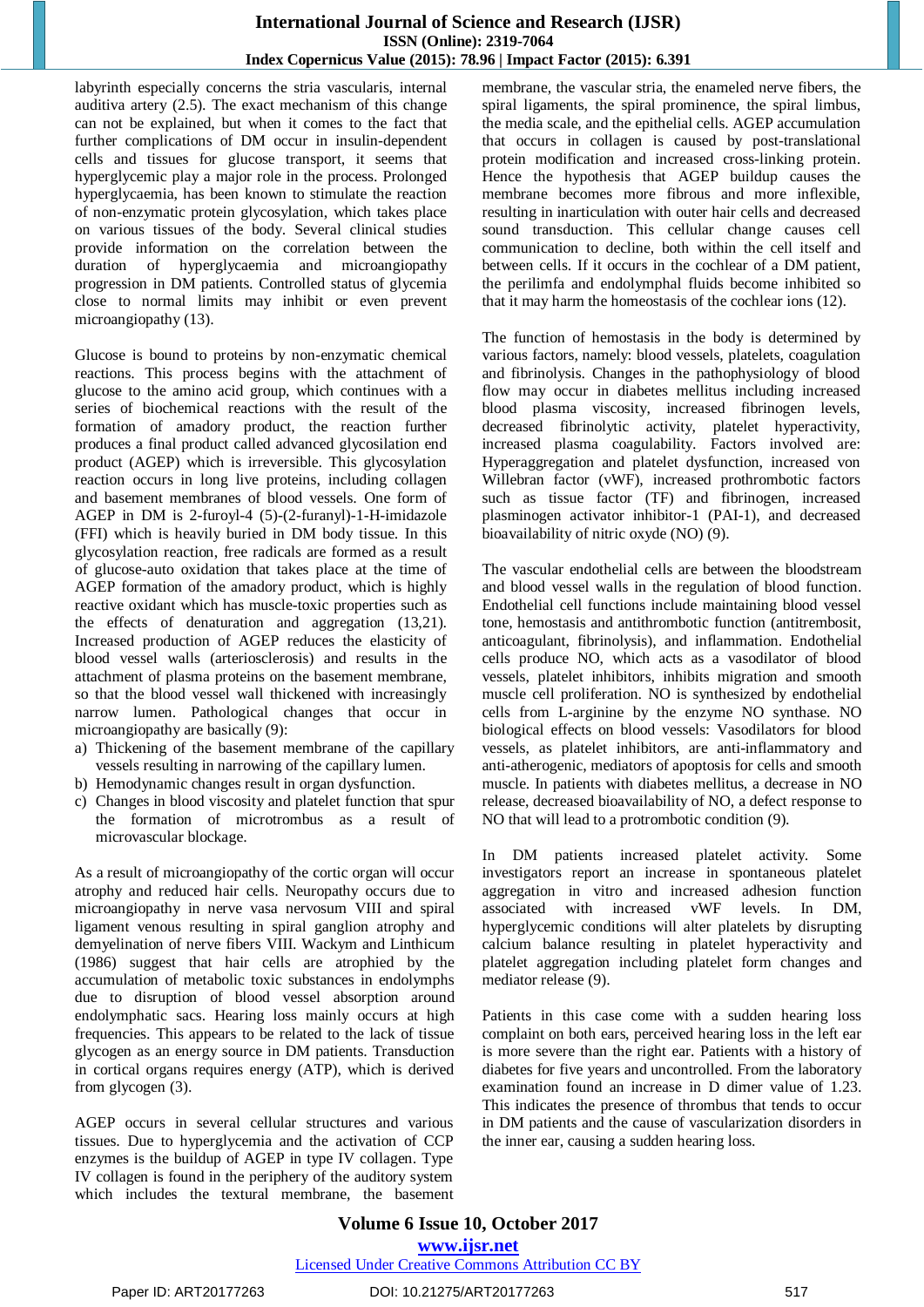#### **5. Diagnosis**

Diagnosis of hearing loss is established from auditory results in the form of pure tone audiometry and otoacoustic emission (OAE) (6.12).

#### **Pure tone audiometry**

Pure tone audiometry is a tool for measuring one's ability to hear pure tone sounds. This tool can produce pure sounds of several frequencies of 250, 500, 1000, 2000, 4000, and 8000 Hz. Sensoryineural hearing impairment is enforced when there is a decrease in auditory acuity characterized by increasing pure threshold value of air conductivity and bone conductivity (BC) with a difference between the two not more than 10 dB with a hearing threshold greater than 25 dB. The degree of deafness is calculated using the Fletcher index. In determining the degree of deafness, only air shear thresholds are calculated. Deafness, according to ISO (International Standrad Organization): 0 - 25 dB: normal,> 25 - 40 dB: light deafness,> 40 - 55 dB: moderate deafness,> 55 - 70 dB: moderate to severe deafness,> 70 - 90 dB : severe deafness,> 90 dB: very severe deafness (6).

#### **Otoacoustic emission (OAE)**

Otoacoustic emission is the cochlear response produced by the outer hair cells emitted in the form of acoustic energy. Use of OAE to analyze hearing impairment, more objective and more sensitive than a pure tone audiometer. The OAE examination is an electrophysiological examination to assess the function of the cochlea objectively, automatically (using pass/refer criteria) (6.8). The diagnosis of sudden sensorineural hearing loss of dextra et sinistra (SSHL D et S) in this patient is established from a pure tone audiometric examination. Sensorineural hearing loss in this patient occurs for high-frequency tunes.

# **6. Management**

## **Systemic corticosteroids**

Various studies on the use of corticosteroids in sudden deafness have been published. There is laboratory evidence suggesting an inflammatory cascade of cell death in sudden deafness patients, modified by steroid therapy. The given corticosteroids are oral, intravenous, and / or intratymic synthetic glucocorticoids, including prednisone, methylprednisolone, dexamethasone. Corticosteroids are thought to have anti-inflammatory effects and ability to increase cochlear blood flow. Currently, the standard of sudden hearing deafness is by tappering off the oral cortiosteroid. A randomized controlled trial comparing oral steroid therapy with placebo in 67 patients showed significantly better improvement in the group of patients with oral steroid therapy than in the placebo group (61% vs.  $32\%$ , p  $\lt 0.05$ ). For maximum treatment results, the recommended oral dose of oral prednisone therapy is 1 mg / kg  $\frac{1}{2}$  day of single dose at a maximum dose of 60 mg  $\frac{1}{2}$  day for 10-14 days. The equivalent dose of prednisone 60 mg is equivalent to 48 mg methylprednisolone and dexamethasone 10 mg. A representative data using treatment regimen with maximum dose for 4 days followed tapering off 10 mg every two days (5).

Prednisone side effects include insomnia, dizziness, weight gain, sweating, gastritis, mood swings, photosensitivity, and

hyperglycemia. Other side effects are quite severe, but rarely found, namely pancreatitis, bleeding, hypertension, cataracts, myopathy, opportunistic infections, osteoporosis, and osteonecrosis. Therefore, to minimize risk, patients with systemic medical conditions, such as insulin-dependent diabetes mellitus (IDDM), uncontrolled diabetes, labile hypertension, tuberculosis, and peptic ulcers are not recommended for systemic corticosteroid therapy (5).

## **Intratimpani corticosteroids**

Intratimpani corticosteroid therapy as a substitute for systemic corticosteroid therapy in patients not improving with systemic corticosteroids. Intratimpani corticosteroid therapy can be an alternative for diabetic patients who can not take systemic corticosteroids. Commonly given intratimpani steroids are dexamethasone methylprednisolone. The concentrations of corticosteroids used varied, most studies recommend dexamethasone 10-24 mg/mL and methylprednisolone 30 mg/mL or more. Adverse effects of intratimpani therapy that should be anticipated are local effects, such as otalgia, dizziness, vertigo, perforation of the tympanic membrane, or infection (otitis media) (5).

## **Hyperbaric oxygen therapy**

Hyperbaric oxygen therapy has been applied as adjunctive therapy in cases of sudden deafness. This therapy provides 100% oxygen with a pressure of more than 1 ATA (atmosphere absolute). This therapy aims to increase the oxygenation of cochlea and perilimfe, so it is expected to deliver oxygen with higher partial pressure to the tissues, especially cochlea which is very sensitive to ischemic state. Guideline American Academy of Otorynolaryngology-Head and Neck Surgery (AAO-HNS), hyperbaric oxygen therapy should be performed within 2 weeks to 3 months from the time of sudden diagnosis of deafness. Younger patients respond better than older patients (age varies between 50-60 years). The important things to consider in hyperbaric oxygen therapy are the benefits and risks of side effects. This therapy has side effects such as damage to the ears, sinuses and lungs due to pressure changes, temporarily worsening myopia, claustrophobia, and oxygen poisoning (5).

## **Other pharmacological therapy**

Vasoactive agents, thrombolytics, vasodilators, or antioxidants have been attempted to improve cochlear blood flow, but there is no evidence of treatment success. Prostaglandin E1 has shown benefit as a vasodilator and inhibitor of platelet aggregation. Naftidrofuril can also be a vasodilator with antagonistic effects on serotonin and thromboxane A2. Ginkgo biloba extracts containing flavones and terpenes can prevent the development of free radicals and act as vasodilators. Pentoxifylline inhibits platelet aggregation and increases the flexibility of erythrocytes and leukocytes thereby improving the viscosity of blood, especially capillaries. Dextrans can improve microcirculation because it has antithrombotic effects. HES (hydroxyethyl starch) reduces hematocrit and platelet aggregation. Clinicians should be aware of the risks of side effects such as allergic reactions, bleeding, hypotension, arrhythmia, seizures, and drug interactions (5).

**Volume 6 Issue 10, October 2017**

**[www.ijsr.net](../Downloads/www.ijsr.net)**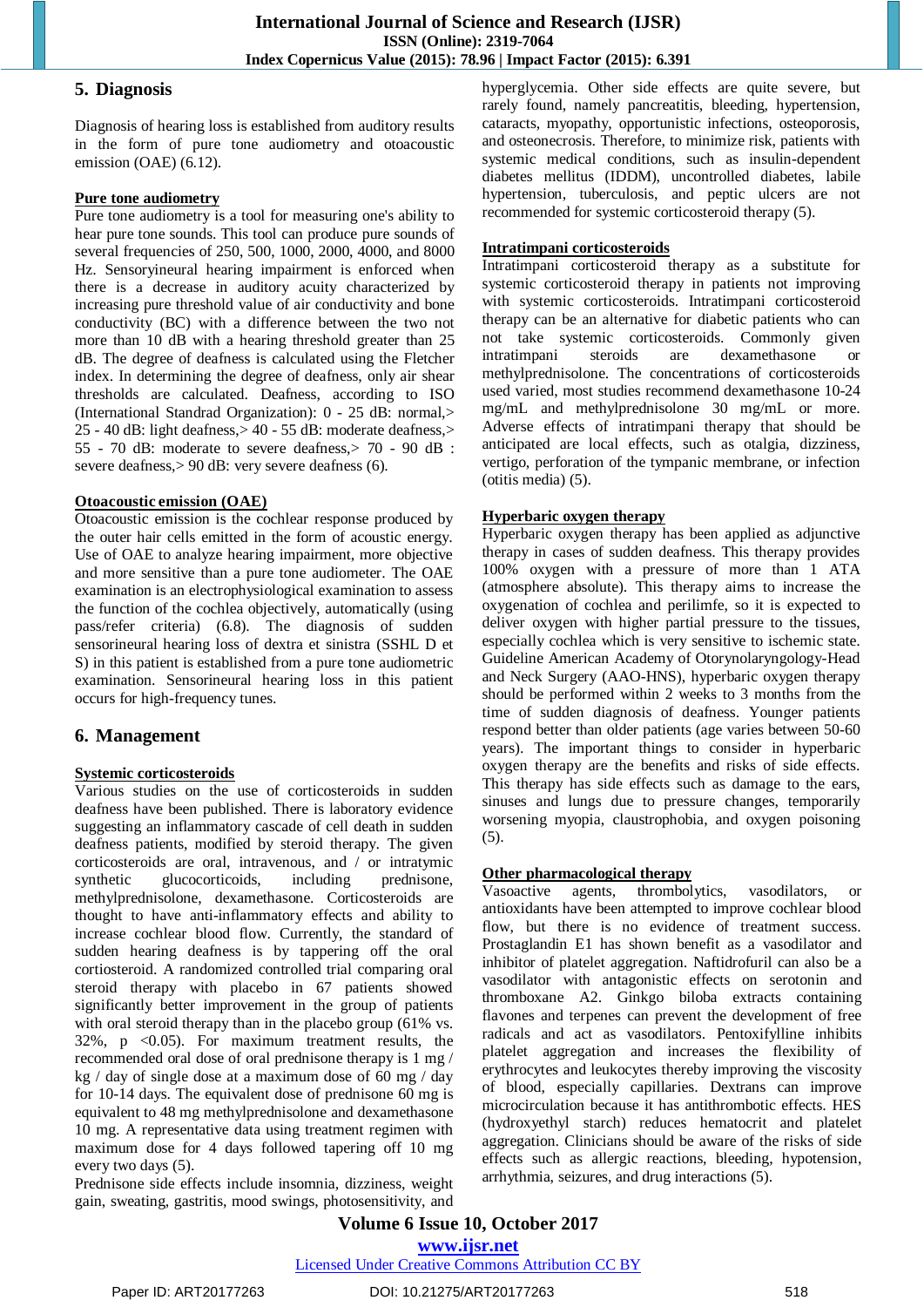## **Diabetes mellitus therapy**

Modality of diabetes mellitus management consists of education, medical nutrition therapy, physical exercise, and pharmacological intervention. Pharmacologic interventions are added if blood glucose targets have not been achieved with dietary and physical exercise settings. Pharmacological therapy includes (7,8,9):

#### **Insulin secretagogues (Sulfonylurea and Glinid)**

This sulphonylurea group drug has the main effect of increasing insulin secretion by pancreatic beta cells, and is the primary choice for patients with normal weight and less, but should still be given to patients with more weight. Avoiding prolonged hypoglycemia in various circumstances such as the elderly, renal and hepatic physiological disorders, lack of nutrition and cardiovascular disease, it is not recommended to use sulfonylureas (7,8)

Glinid is a drug that works the same way as sulfonylureas, with an emphasis on increasing first-phase insulin secretion. This class consists of 2 kinds of drugs: Repaglinid (benzoic acid derivatives) and Nateglinid (phenylalanine derivatives). It is rapidly absorbed after oral administration and rapidly excreted by the liver (8).

## **Insulin sensitivity enhancer (Tiazolidinedion)**

Thiazolidinedione (rosiglitazone and pioglitazone) bind to the peroxisome proliferator activated receptor gamma (PPAR-γ), a nuclear receptor in muscle cells and fat cells. This group has the effect of lowering insulin resistance by increasing the amount of glucose transporting proteins, thereby increasing glucose uptake in the periphery. Thiazolidinedion is contraindicated in patients with class I-IV heart failure because it may aggravate fluid retention and liver dysfunction. In patients taking thiazolidindion periodic liver monitoring (8) should be regularly monitored.

## **Gluconeogenesis inhibitors (Metformin)**

This drug has the main effect of reducing the production of liver glucose (gluconeogenesis), as well as improving peripheral glucose uptake. Mainly used in people with diabetes fat. Metformin is contraindicated in patients with impaired renal function (serum creatinine greater than 1.5 mg/dL) and liver, as well as patients with hypoxemia tendencies (eg cerebrovascular disease, sepsis, shock, heart failure). Metformin can have side effects of nausea. To reduce such complaints may be given at or after meals (8).

## **Alpha Glucosidase Inhibitors (Acarbose)**

This drug works by reducing the absorption of glucose in the small intestine, so it has the effect of lowering blood glucose levels after meals. Acarbose does not cause hypoglycemic side effects. The most common side effects are flatulence (8,9).

## **Insulin**

Insulin is needed in rapid weight-loss situations, severe hyperglycemia with ketosis, diabetic ketoacidosis, nonketotic hyperglycemia hyperglycemia, failure with maxillary oral hypglycemic drug combinations, severe stress (systemic infection, major surgery, acute myocardial infarction, stroke), diabetes uncontrolled gestational mellitus with meal planning, DM patients with severe renal or hepatic dysfunction, and allergy to oral hypoglycemic drugs (8,9).

Patients in this case have received education related to diabetes mellitus and recommended activities for people with the disease. The diet given to this patient is a diet with 2100 kilocalories and 48 grams of protein. Patients also experienced complications of CKD stage IV caused by DKD, so the pharmacological therapy administered was insulin aspart with a dose of 12 units every 8 hours subcutaneously (if eating out one serving). And insulin glargine 12 units every 24 hours subcutaneously. Patients also receive 80 mg of acetosal therapy every 24 hours orally, which acts as an anti-platelet aggregation. Of the ENT department, the patient has been treated with: Oxygen 4 liters per minute through nasal cannula for 15 minutes every 6 hours, ranitidine 50 mg every 12 hours intravenously, methyl prednisolone 31.25 mg every 12 hours intravenous tappering off, vitamin b complex 1 tablets every 12 hours, 400 mg tablet pentoxifylline every 12 hours, and hyperbaric therapy for five times.

# **7. Summary**

We reported a case of a patient, woman, Balinese, age 52, who came with a hearing loss complaint on both ears that occurred five days before admission. Patient has a history of diabetes mellitus disease for five years that are not well controlled. Physical examination by ENT colleagues, ensuring nerve deafness in the right and left ear, especially on high tones. During hospitalization, patients get diabetes mellitus therapy in the form of education and medical nutrition therapy, and pharmacological therapy such as insulin aspart and insulin glargin. Patients also receive 80 mg of acetosal therapy every 24 hours orally, which acts as an anti-platelet aggregation. From the ENT department, patient has been treated with: Oxygen 4 liters per minute through nasal cannula for 15 minutes every 6 hours, ranitidine 50 mg every 12 hours intravenously, methyl prednisolone 31.25 mg every 12 hours intravenous tappering off, vitamin b complex 1 tablets every 12 hours, 400 mg tablet pentoxifylline every 12 hours, and hyperbaric therapy for five times. Along with the controlled blood sugar levels of patients, the patient's hearing gradually improves, but has not been able to return as before.

# **References**

- [1] Lisowska G, Namyslowski Morawsi K. Early identification of hearing impairment in patient with type 1 diabetes mellitus. Otology & neurotology. 2001;22:316-20.
- [2] Austin DF, Martin DK, McMilan GP. Diabetes-Related Change in Hearing: The Laryngoscope. 2009;119:1788-96.
- [3] Bainbridge KE, Hofman HJ, Cowie CC. Diabetes and Hearing in the United States: Audiometric Evidence from the National Health and Nutrition Examination Survey, 1999-2004.Annals of Internal Medicine. 2008;149:1-10.
- [4] Naini AS, Fathololoomi MR. Effect of Diabetes Mellitus on the Hearing Ability of Diabetic Patients. Tanaffos 2003;2(6);51- 8.

# **Volume 6 Issue 10, October 2017**

# **[www.ijsr.net](../Downloads/www.ijsr.net)**